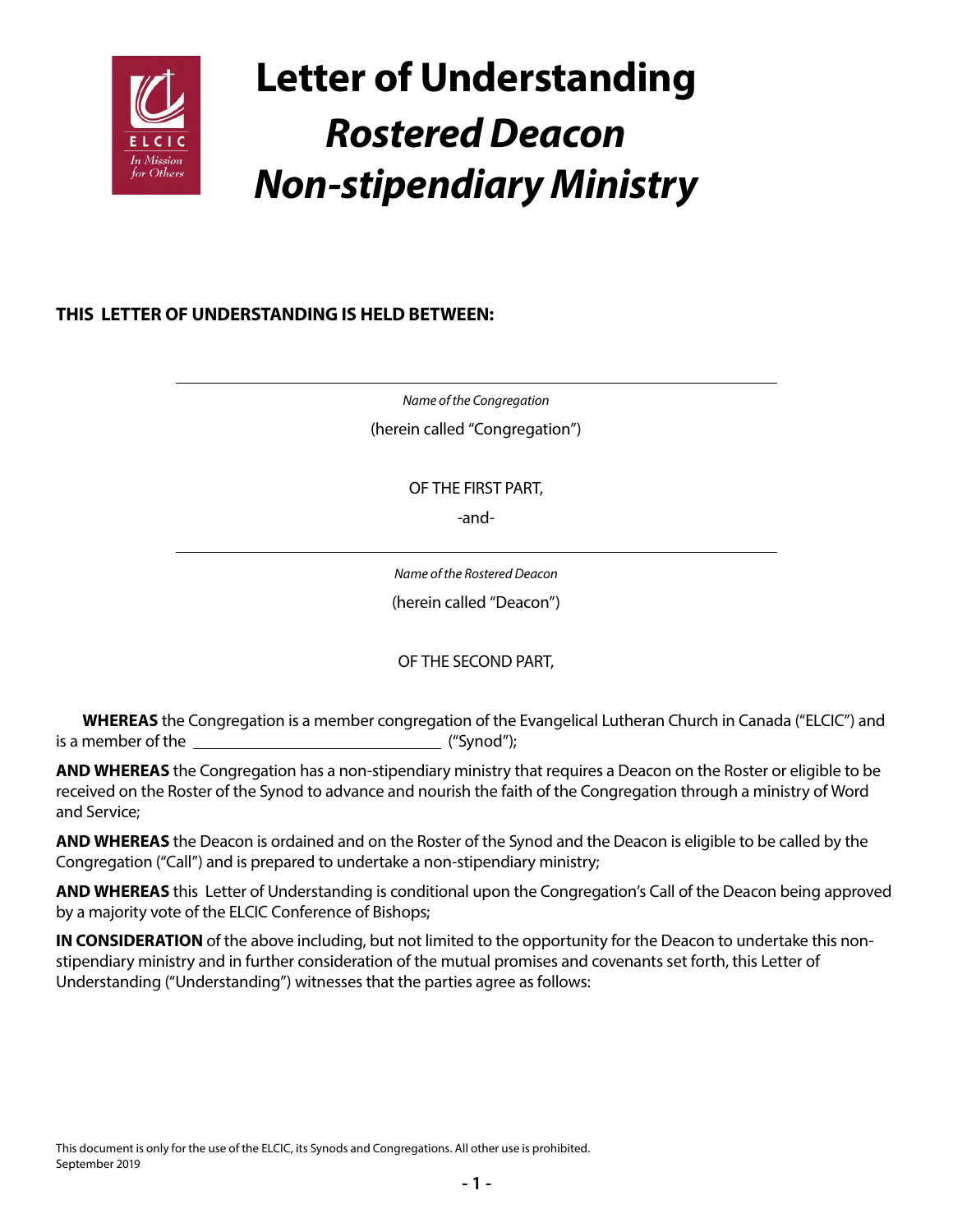#### **PREREQUISITES**

- 1. This Understanding is conditional upon:
	- a. the Congregation's Call being approved by the ELCIC Conference of Bishops and certified by the Bishop of the Synod prior to the commencement of the non-stipendiary ministry;
	- b. the Deacon being eligible for and remaining on the Roster of the Synod;
	- c. the Deacon shall provide to the Congregation a current and satisfactory to the Congregation a criminal record check (in Ontario a Criminal record and judicial matters check); and because this non-stipendiary ministry will require interacting with vulnerable persons meaning a person who, because of their age, a disability or other circumstances, whether temporary or permanent, (a) is in a position of dependency on others, or (b) is otherwise at a greater risk than the general population of being harmed by a person in a position of trust or authority towards them, the Deacon must also provide to the Congregation:
		- i. a Child Abuse Registry Check (if available in the province(s) in which the Deacon has resided in the past three (3) years); and
		- ii. a Vulnerable Sector or Child Intervention Check;
	- d. the Deacon, after being provided the ELCIC Sexual Abuse or Harassment Policy ("Policy"), agreeing to review and abide by the Policy, and signing the Acknowledgement Form that is part of the Policy and returning such to the Synod office.

## **ONGOING OBLIGATIONS OF THE DEACON & THE CONGREGATION**

- 2. a. During and continuing throughout this Understanding, the Deacon accepts that the following ongoing obligations are required:
	- i. the Deacon must remain in good standing on the Roster of the Synod;
	- ii. the Deacon must conduct the Deacon's affairs in accordance with the Constitution and Bylaws of the ELCIC and the Synod;
	- iii. the Deacon must immediately notify the Congregation if the Deacon is removed from the Roster of the Synod or if the privileges of the Deacon as a Minister on the Roster of the Synod are suspended or terminated;
	- iv. if applicable to the nature of the non-stipendiary ministry the Congregation shall be entitled to require the Deacon to provide current Checks appropriate to the non-stipendiary ministry as set out paragraph 1 and such appropriate Checks shall be satisfactory to the Congregation once every three years at the Congregation's expense, and the Deacon shall comply with such requirement;
	- v. the Deacon must provide the Congregation with certification of participation in 'Healthy Boundaries' training every five years; and
	- vi. the Deacon agrees that the onus is on the Deacon to advise the Congregation immediately if there is any charge or conviction under the Criminal Code of Canada.
	- b. Throughout this Understanding the Congregation accepts the following ongoing obligations to the Deacon:
		- i. to provide the Deacon a place to conduct the non-stipendiary ministry;
		- ii. to provide the Deacon the tools and equipment needed to perform the non-stipendiary ministry ;
		- iii. in conducting the non-stipendiary ministry make sure the Deacon is safe; and
		- iv. to treat the Deacon with respect and make sure the Deacon is not harassed or discriminated against.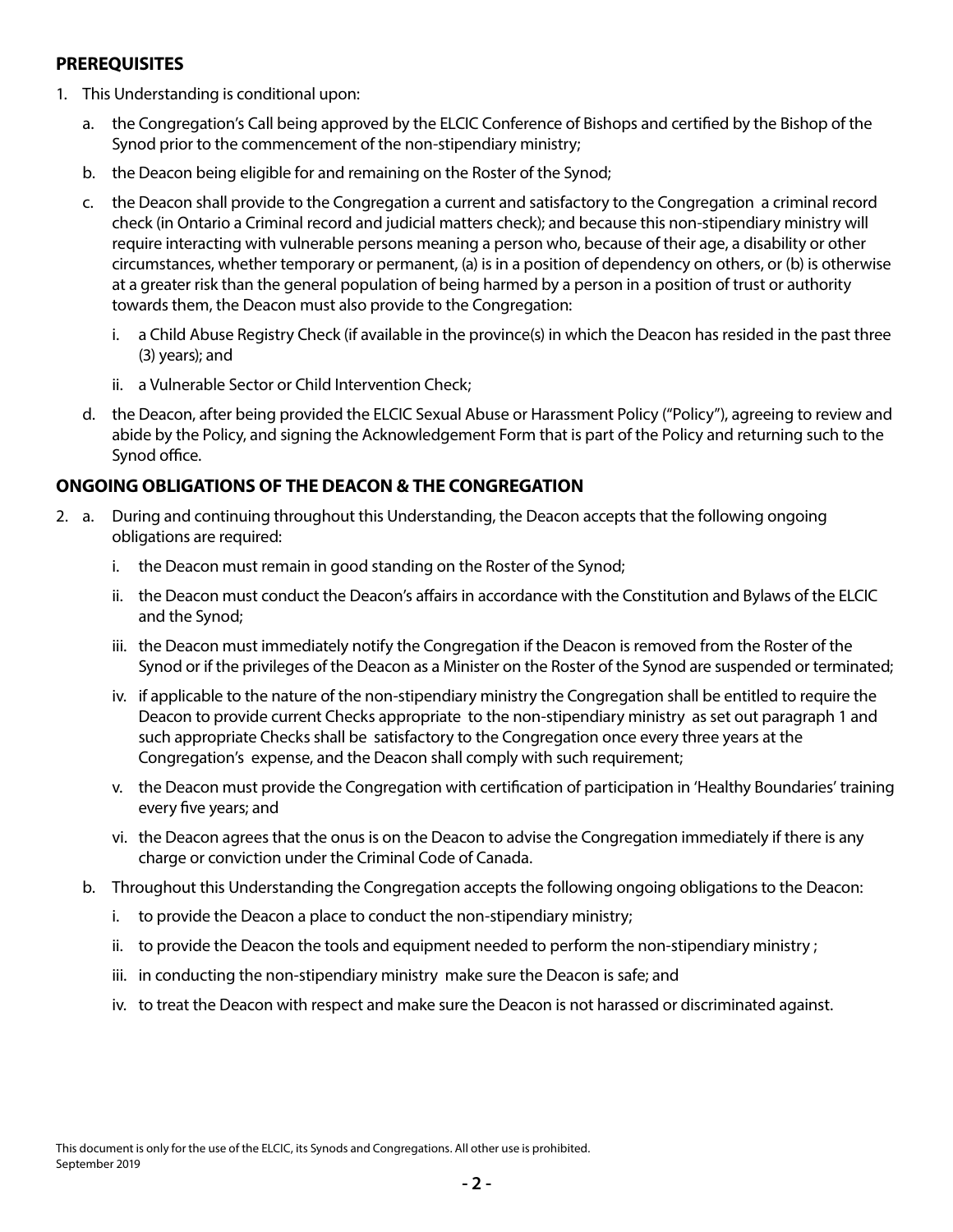#### **3. REMUNERATION**

- a. As this a non-stipendiary ministry the Deacon understands and accepts that the services will be provided without remuneration or with a token stipend set out as follows:
	- i. *[Note the stipend here, if any]*; and
	- ii. professional expenses will be paid by the Congregation in accordance with the approved policies.

## **SCOPE OF POSITION & COOPERATION WITH SYNOD**

- 4. a. The nature of this non-stipendiary ministry and this Understanding requires that the Deacon work and cooperate with the Synod and the Bishop of the Synod for the greater good of the ELCIC, the Synod, and Congregation.
	- b. The Deacon shall at all times faithfully, diligently, and to the best of the Deacon's skill, ability, experience and talents, perform the duties related to the non-stipendiary ministry .
	- c. During the term of this Understanding the Deacon shall not participate in any other business, occupation, or become an employee or agent of any corporation, firm or individual, except with the consent, which shall not be unreasonably withheld, of the Congregation and after the Deacon has consulted with the Bishop of the Synod.
	- d. The Deacon shall not participate in any activity, be it professional or personal, that is in conflict with the Deacon's duties to the Congregation.

#### **CONFIDENTIALITY**

5. The Deacon acknowledges and agrees that the Deacon has a duty of confidentiality to the Congregation and that the duty includes maintaining the confidentiality of confidential information. "Confidential Information" is defined to include but it is not limited to: information with respect to the financial, business and human resources management of the Congregation. Accordingly, the Deacon undertakes and agrees not to disclose Confidential Information to any person not authorized to receive the Confidential Information without the express written permission of the Congregation, and that the Deacon shall use the Deacon's best efforts to maintain the secrecy of all of the Confidential Information.

The Deacon agrees that this duty of confidentiality survives the termination of this Understanding and this nonstipendiary ministry.

#### **TERM**

6. The Deacon's non-stipendiary ministry for the Congregation shall commence on the day of , 20 and shall continue until concluded in accordance with this Understanding.

#### **TERMINATION**

7. The parties agree that this Understanding and the non-stipendiary ministry can be terminated by either party upon thirty (30) days advance notice to the other party.

## **TERMINATION CAUSE**

8. This Understanding and the non-stipendiary ministry of the Deacon may be terminated by the Congregation at any time without notice or payment in lieu of notice forthwith upon the Congregation providing to the Deacon written notice of termination for cause. For the purposes hereof the term "cause" shall mean any act or omission which would: be a material breach of any provision of this Understanding; a disclosure of any Confidential Information by the Deacon; any act or omission that is not in the best interests of the Congregation and/or the ELCIC including but not limited to negatively impacting the reputation of the Congregation and/or the ELCIC.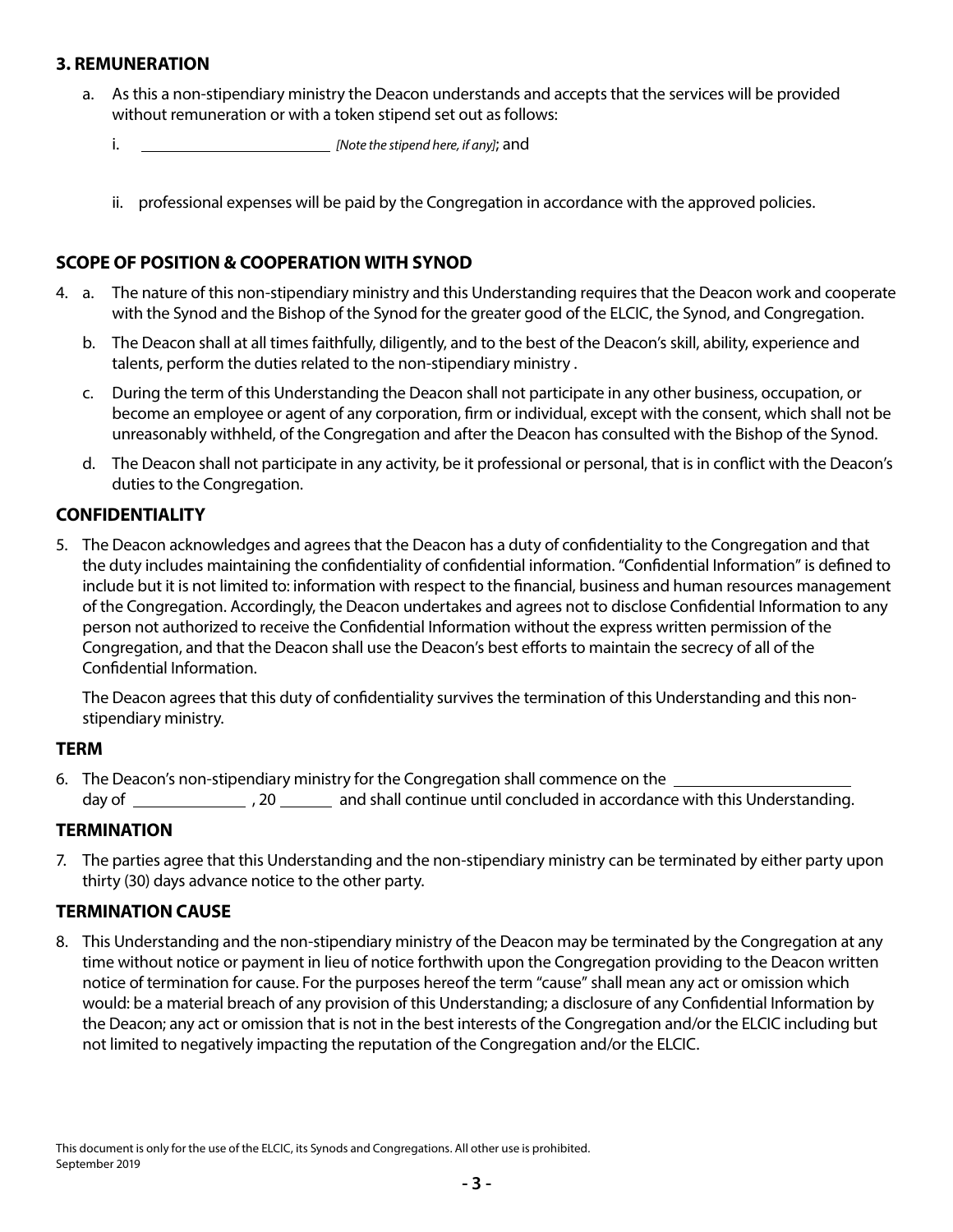## **DISCIPLINE**

9. The grounds for discipline and the disciplinary procedures set out in the Constitution and Bylaws of the ELCIC and the Manual Re Discipline for Rostered Ministers shall apply to the Deacon including but not limited to disciplinary penalties such as suspension or removal from the Roster as well as any right of appeal available to the Deacon with respect to such.

## **GOVERNING LAW**

10. This Understanding shall be construed in accordance with the laws of the Province [territory] of and the laws of Canada as applicable.

## **NOTICES**

11. Where by this Understanding any notice is to be or may be given by one party to the other, such notice may be personally delivered or may be given by registered mail and shall be deemed to have been effectively given if sent by registered mail, postage prepaid, correctly addressed to the party to whom such notice is to be given, and any such notice when so mailed shall be deemed to have been received four (4) days after it was mailed.

#### **RETURN OF MATERIALS**

12. All files, forms, books, materials, written correspondence, memoranda, documents, manuals, computer disks and software products in any form or media whatsoever pertaining to the affairs and interests of the Congregation that may come into the possession or control of the Deacon shall at all times remain the property of the Congregation. On termination of this non-stipendiary ministry for any reason, the Deacon agrees to deliver promptly to the Congregation all such property of the Congregation in the possession of the Deacon or directly or indirectly under the control of the Deacon. The Deacon agrees not to make for personal or business use, reproductions or copies of any such property or other property of the Congregation.

Notwithstanding anything in this Understanding or at common law the parties agree that the Deacon as original author of any sermon or other work used to minister to the Congregation shall remain the owner of the copyright and intellectual property with respect to such.

#### **PRIVACY**

- 13. The Congregation collects personal information about the Deacon:
	- a. the Deacon's personal information is collected, used and disclosed for the initiation, management and conclusion of this non-stipendiary ministry and this Understanding;
	- b. the Congregation only discloses personal information with third parties as required and for the purpose noted above or as required or permitted by applicable law;
	- c. the Deacon is entitled to review and correct personal information the Congregation has collected about the Deacon by communicating with the Chair of the Congregational Council; and
	- d. by signing this Understanding, the Deacon consents to the Congregation collecting, using and disclosing the Deacon's personal information as detailed above.

## **LETTER OF UNDERSTANDING SIGNED IN COUNTERPARTS**

14. This Understanding may be executed and delivered (by original, facsimile or electronic transmission) in multiple counterparts each of which shall be deemed to be an original and all of which together shall constitute one and the same understanding.

## **TIMING FOR ACCEPTANCE OF THE LETTER OF UNDERSTANDING**

15. For this Understanding to be binding both parties are required to sign the Letter of Understanding on or before the  $\frac{1}{2}$  day of the month of  $\frac{1}{2}$ , 20 .